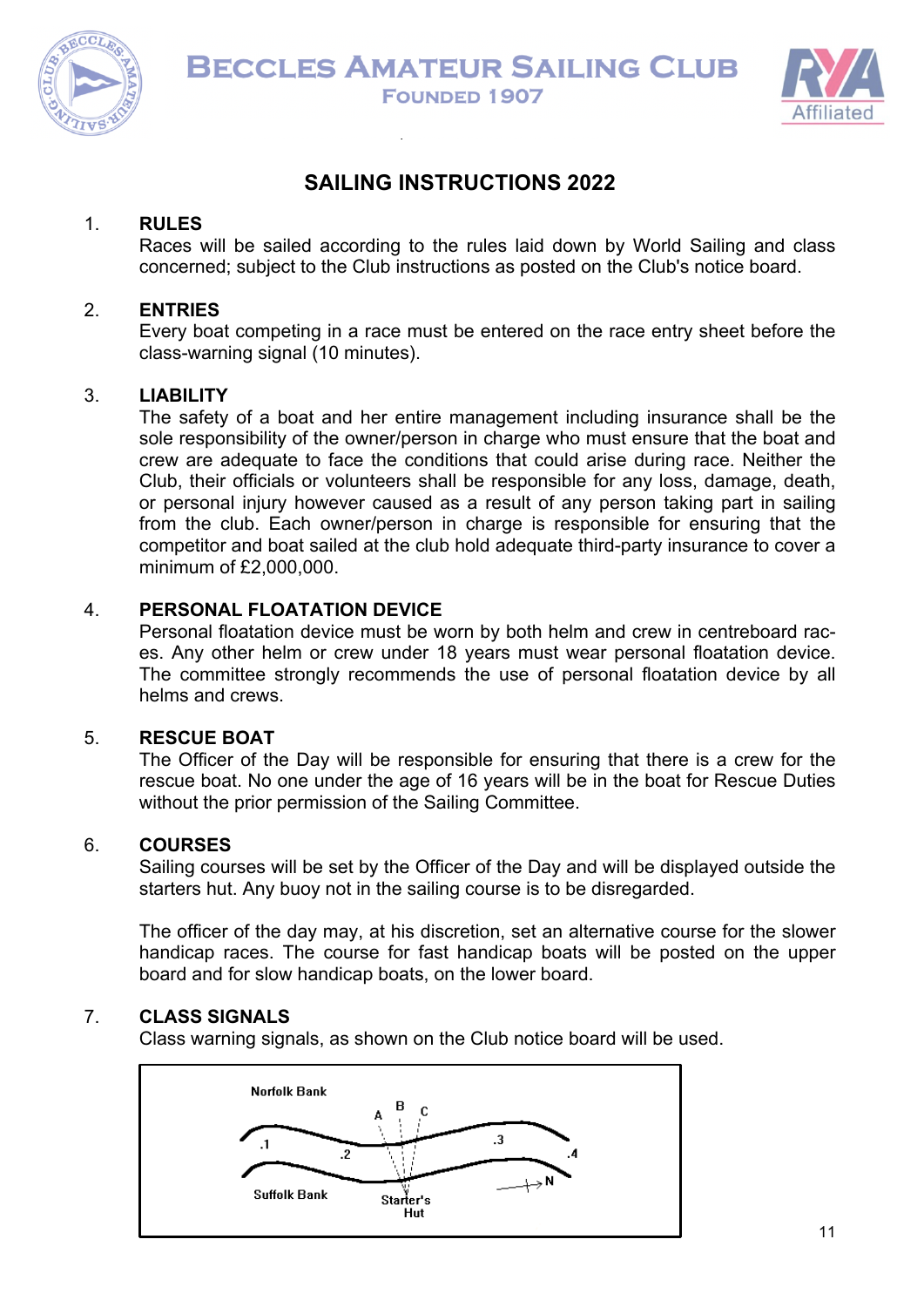



## 8a. **STARTING**

The signal for all races will be at five-minute intervals and shall be as follows:

- Warning signal 1 sound and class flag displayed
- Preparatory signal 1 sound and P displayed
- Starting signal 1 sound and class and P flag lowered

When classes are started

- 1) At 10-minute intervals the warning signal for each succeeding class shall be displayed at the starting signal of each preceding class
- 2) At 5-minute intervals the preparatory signal for the first class to start shall be left until the last class has started. The warning for each succeeding class shall be displayed at the preparatory signal for each preceding class.

When a start is recalled the warning signal of the next class shall be lowered after the general recall has been signaled.

All boats must be clear of the bank at the preparatory signal.

#### 8b. **INDIVIDUAL RECALL**

Rule 29.1 shall apply; excepting that flag 'X' will not be displayed. A single sound signal will be made, the class flag held at the dip and the individual boat will be hailed where possible.

#### 8c. **GENERAL RECALL**

Rule 29.2 shall apply. The first substitute will be hoisted accompanied by two blasts of a sound signal.

## 8d. **STARTING LINES**

The starting lines will be an imaginary line drawn from the flag pole on the starting hut to one of the three posts on the Norfolk bank. The posts are lettered A, B and C. The actual line will be indicated by its letter on the sailing course board.

## 8e. **MULTIPLE STARTS**

For successional starts a starting exclusion zone is marked by the up river and down river green posts nearest the start line on the Norfolk bank. Boats other than those in the first of a sequence, may not sail between these posts before the preparatory signal. Any boat interfering with a start that is not their own, may be penalised at the discretion of the Officer of the Day by disqualification without a hearing, this alters rule 63.1

#### 8f **SPLIT STARTS**

The OOD may call for split starts, this will be determined by the size of the fleet and the weather conditions. A yellow Q Flag will be displayed before the start sequence.

For club series racing, the division shall be monosails and two-sailed boats, details to be displayed in the clubhouse.

For open meetings, a flight system will be used and additional instructions displayed in the club house and on line.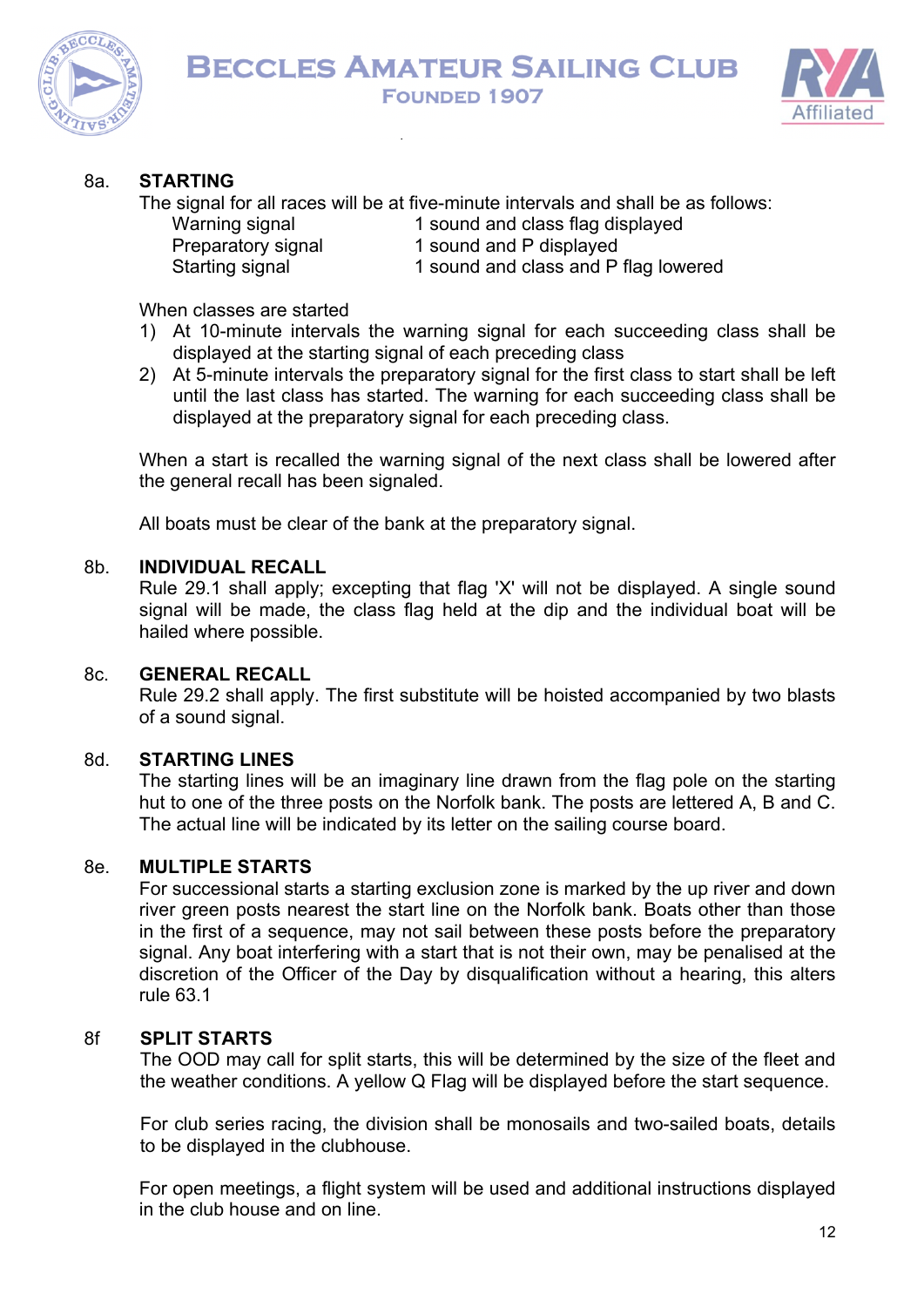



## 9. **FINISH LINE**

The finishing line will always be the ''B' line.

#### 10. **TIME LIMIT**

Unless the leading boat in the race completes one round within an hour, the race will be abandoned.

## 11. **ABANDONMENT AND SHORTENING COURSE AFTER THE START**

Rule 32.1 shall apply. Flag 'S' will be accompanied by two sound signals for shortened course. The course will be shortened by the Officer of the Day as the leading boat in the class approaches the starting hut from buoy no. 2 or no. 3, whether they are rounding the marks in the course or not.. The race will finish the next time the finish line is crossed.

## 12. **FINISHING**

After finishing, rule 28.1 shall apply.

## 13. **ALTERNATIVE PENALTY**

Rules 44.1 and 44.2 shall apply.

#### 14. **PROTESTS**

Protests shall be notified in writing to the Officer of the Day within 30 minutes of the finish of the race. Protests will be heard at a time and place convenient to the Protest Committee but always on the same day. At regatta and other open meetings, a protest fee of £5.00 will be charged which will be refunded if the protest is upheld. The protest fee for Club racing is 50 pence.

#### 14b. **ILLEGAL PROPULSION**

The protest committee may penalize without a hearing a boat that has broken Rule 42. For the purpose of Appendix P the sailing committee and the OOD are designated observers and a minimum of three of these will constitute the Protest Committee

## 14c. **CLASS EXEMPTIONS**

In mixed fleet racing actions allowed by individual class rules under Rule 86.1c are not permitted.

## 15a. **SCORING SYSTEM**

A trophy will be awarded only for points gained by the same helm sailing the same boat. Only BASC members are eligible to compete for Club trophies. For all races the scoring system will be the scoring system prescribed in **APPENDIX A** of the rules, using the low points system. Boats retiring will receive one point more than the number of boats entered in that race.

A boat must sail a minimum number of races in a series to be deemed to have sailed the series. This number will be set for each series by the Sailing Committee.